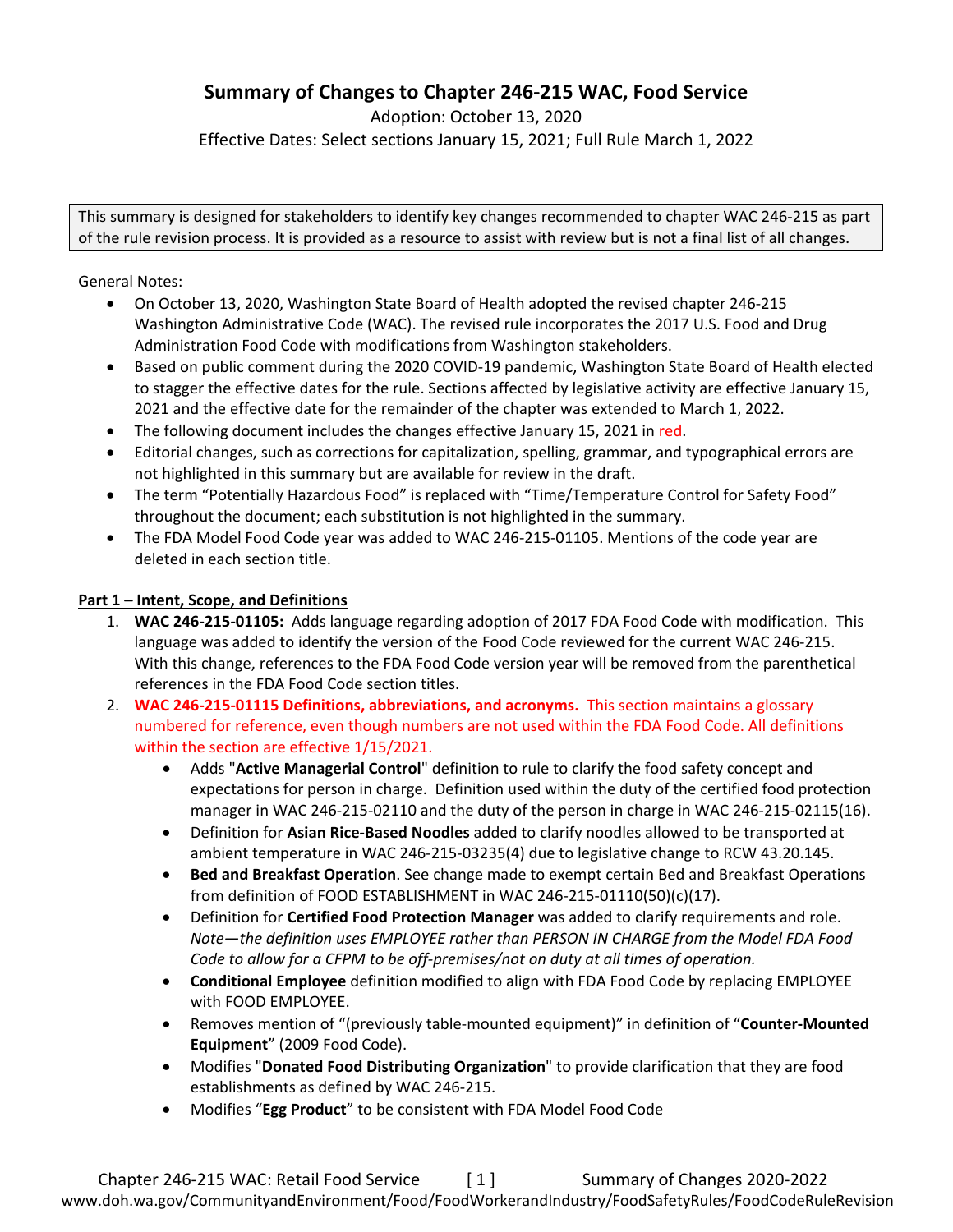- Deletes "**Enterohemorrhagic Escherichia coli (EHEC)**" and all references in the chapter as use was outdated (2013 Food Code). Shiga toxin-producing *Escherichia coli* remains.
- Maintains deletion of "**Core item**" as this term isn't used on the WA inspection report form
- Maintains deletion of "material" from "**Corrosion-resistant material**" to fit the context of use
- Maintains deletion of "**Critical item**" as this term isn't used on the WA inspection report form
- Maintains modification of "**Cut leafy greens**" and no additional modifications are proposed since previous adoption of WAC 246-215.
- Maintains deletion of "area" from "**Dry storage area**" to fit context of use.
- Definition of "**Fish**" is reordered for clarity: 'mollusks' is moved within the sentence to ensure it is clear that mollusks are considered fish and are not excluded with birds and mammals.
- Modifies "**Food establishment"**
	- o Adds missing FDA Food Code language regarding markets, vending locations and conveyances to (a)(i)
	- o Maintains addition of fresh herbs to (c)(ii)
	- $\circ$  Clarifies apple cider must be pasteurized in (c)(v) and nonReady-to-eat foods may receive no additional processing in (c)(vi) to be considered not a food establishment
	- $\circ$  Corrects code reference in (c)(ix) referencing (c)(viii) private kitchens used for bake sales
	- $\circ$  Adds (c)(xvi) to remove certain beverage stands, such as lemonade stands, from the definition of a food establishment; language based on draft legislative bill
	- $\circ$  Adds (c)(xvii) to remove owner-occupied bed-and-breakfast operations with 1-2 bedrooms that only serve breakfast and that notify the consumer that they are not regulated from the definition of a food establishment. This language is a modification of language from the FDA Model Food Code.
- Corrects capitalization of permit in "**Food Worker Card**" to clarify a food worker card is not considered authorization to operate a food establishment as PERMIT is defined in this chapter.
- Removes "**Grill Marked**" as this definition was unique to Washington and was removed due to federal updates to the noncontinuous cooking section (see WAC 246-215-03415).
- Aligns language of "**Highly Susceptible Population**" with FDA Model Food Code. Note that draft language still modifies FDA Food Code to remove additional wording usage, but intent remains.
- Adds "**Intact Meat**" definition from Food Code.
- Adds "**Mobile Primary Permit**" and "**Mobile Secondary Permit**" to address plan review reciprocity language in RCW 43.20.149 (see Part 9 for additional information on mobile food unit changes).
- Adds exclusion of "**Packaged**" for facilities such as schools that prepare food and distribute to a closed audience through a vending machine style service and provide ingredient information at the point of order rather than individual packages. Also realigns definition with FDA Food Code to provide clarity of the use of packaging as a wrapper to the consumer. Note: previous WA modification including "securely" to better separate 'packaged' from 'wrapped' is maintained.
- Adds language to "**Permit Holder**" to clarify operators that are not required to hold a permit (such as donated food distributing organizations) are still considered responsible for the operation.
- Removes "**Pooled**" as a definition for mixing 4 or more eggs as the concept required explanation, but the intent of reducing mixing multiple raw eggs remains in the rule. Affected code section (WAC 246-215-3321) modified to clarify number of eggs.
- Removes "**Potentially Hazardous Food**". This phrase replaced with "Time/Temperature Control for Safety Food (TCS)" throughout the entire rule. (TCS was introduced in 2005 FDA Food Code and PHF was phased out in successive versions of the Food Code.)
- There is no change to the definition of "**Potluck**". Note: Food Safety Advisory Council reviewed public comment replacing "Potluck" with alternative term; opted to maintain "Potluck" term.
- "**Private Event**" modified to not allow advertisement to the general public.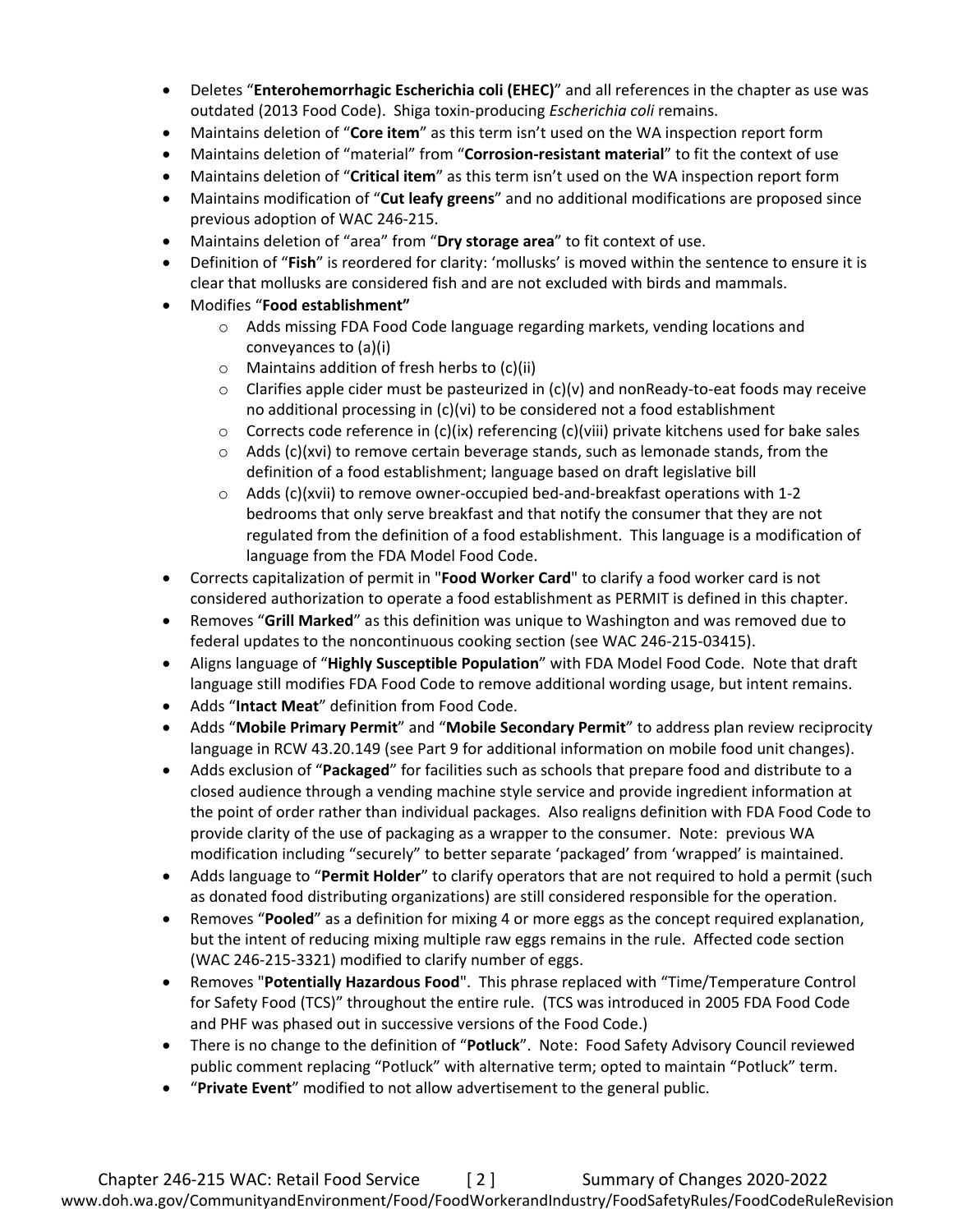- Modified "**Reduced Oxygen Packaging**" to align with FDA Food Code by removing "surrounding" in regards to atmosphere and replacing "hermetically sealed" with "vacuum-packaged".
- Adds language to "**Re-service**" to explicitly exclude food on a monitored self-service operation from being considered served.
- Modifies "**Restricted Use Pesticide**" to replace 'certified operator' for 'certified applicator' to align with FDA Food Code.
- Modifies "**Service Animal**" to reflect changes to the statewide definition of service animal in RCW 49.60.218 effective January 2019. The definition includes reference to miniature horses as listed in RCW 49.60.214 and provides examples of work tasks expected for a service animal.
- Modifies "**Shiga toxin-producing E. coli**" to include examples and describe symptoms of illness.
- Adds "**Time/Temperature Control for Safety Foods (TCS)**". First used the FDA Food Code in 2005, this term replaces "Potentially Hazardous Foods". The change will align with national usage, but will require considerable updates to print and education materials. No other changes were made to the definition in the 2013 version of WAC 246-215. (Note: Washington includes all herbs in oil as a potential TCS food—FDA Food Code explicitly includes garlic-in-oil mixtures.)
- Adds language to "**Vending Machine**" to include additional forms of payment.

## **Part 2 - Management and Personnel**

- 1. **WAC 246-215-02107 Certified Food Protection Manager.** Adds Certified Food Protection Manager (CFPM) requirement for at least one EMPLOYEE per establishment to have a valid certification from an accredited program. (2013 FDA Food Code requires one per establishment and 2017 FDA Food Code requires one per shift; Washington looks to adopt the 2013 version with a one-year delayed implementation to July 1, 2022 with a focus on Active Managerial Control). Food establishments have 60 days to replace a Certified Food Protection Manager. Section maintains FDA Food Code exemption for low-risk food establishments.
- 2. **WAC 246-215-02110 Duties—Food Protection Manager Certification.** Details the responsibilities of the Certified Food Protection Manager (CFPM). The CFPM is require to ensure a training and food protection program so that each person in charge is able to maintain Active Managerial Control and fulfill duties and knowledge expectations.
- 3. **WAC 246-215-02115 Duties—Person in Charge.**
	- a) Adds verification of temperature and safe storage of foods delivered during non-operating hours. This provision from the 2017 FDA Food Code is designed to ensure protocols are in place to make sure key drop and other deliveries of food are properly protected when employees are not present.
	- b) Adds oversight of routine food temperature monitoring during hot and cold holding. While proper holding temperatures are currently required, this provision explicitly adds oversight to the person in charge.
	- c) Adds language requiring notification of employees of responsibility to report foodborne illnesses and symptoms to the person in charge in a *verifiable* manner, such as posted signage, signed statements, etc.
	- d) Adds requirement to have written procedures and plans (such as clean-up plans for vomit and diarrhea) that are maintained and implemented to ensure active managerial control.
- 4. **WAC 246-215-02200 Employee health—Reporting policy.** Food employees and conditional employees are required to report to the person in charge information about their health and activities that relate to diseases transmissible through food. This section is modified to explicitly indicate that diagnoses and exposure to illnesses must be reported (in addition to symptoms of illness).
- 5. **WAC 246-215-02205 Employee health—Reportable history of illness.** Adds norovirus and all species of *Salmonella* to the other four diagnosed infections that require reporting to the person in charge: hepatitis A, Shiga toxin-producing *E. coli* and *Shigella*. Food employees that work in a facility serving a Highly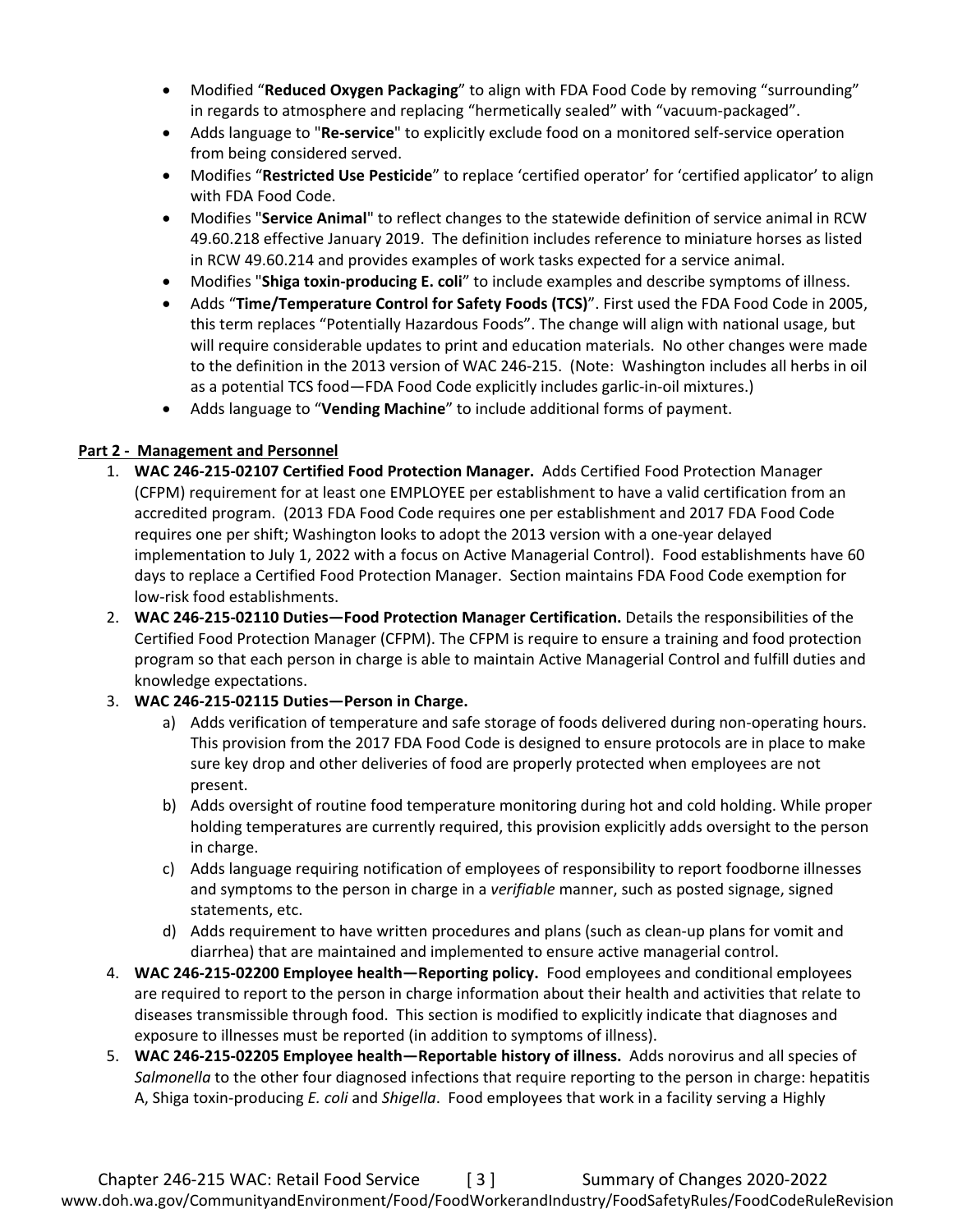Susceptible Population also need to report potential exposure to foodborne illness to the person in charge.

- 6. **WAC 246-215-02210 Employee health—Prohibit a conditional employee from becoming a food employee.** In addition to conditional employees that report potential foodborne illness, the person in charge must also ensure a conditional employee that *exhibits* symptoms of foodborne illness not become a food employee until symptoms have resolved.
- 7. **WAC 246-215-02220 Employee health—Conditions of exclusion.** Aligns with FDA Food Code by adding norovirus and all species of Salmonella to the list of diagnosed infections that exclude employees from working as a food employee until they are cleared to return.
- 8. **WAC 246-215-02235 Employee health—Other conditions.** Allows medical documentation to be presented to the person in charge or the regulatory authority if a food employee has other conditions that allow working without special restrictions. Includes additional examples of potential conditions for clarity.
- 9. **WAC 246-215-02245 Employee health—Removal of exclusion or restriction based on diagnosis.**  Removes the reference to the "Control of Communicable Disease Manual" to allow for the local health officer to use measures deemed necessary to make health determinations.
- 10. **WAC 246-215-02250 Employee health—Removal of exclusion or restriction based on symptoms.**  Includes approval of the regulatory authority in addition to the local health officer to remove exclusion of an employee due to jaundice.
- 11. **WAC 246-215-02255 Employee health—Removal of exclusion or restriction based on exposure.**  Requires a person in charge of a facility serving a highly susceptible population to get local health officer (and regulatory authority) approval to remove the restriction of an employee that had foodborne illness exposure. This reference to the local health officer removes the set parameters for a person in charge to clear an employee with illness exposure.
- 12. **WAC 246-215-02320 Hands and arms—Hand antiseptics.** Amended to align text with applicable federal rules regarding use of hand antiseptics as a food additive. (2013 Food Code)
- 13. **WAC 246-215-02330 Jewelry—Prohibition.** Addition of FDA Food Code language specifically including medical information jewelry as prohibited when worn on the arms or hands.
- 14. **WAC 246-215-02406** New section added regarding covering bandages located on the wrist, hand, or finger when working with exposed food.
- 15. **WAC 246-215-02410** Adds exceptions listed in FDA Food Code regarding hair restraint requirements not applying to certain food employees with minimal risk, such as counter staff serving beverages or wrapped food.
- 16. **WAC 246-215-02500** New section added requires written procedures for clean-up of vomiting and diarrheal events in the food establishment.

## **Part 3 – Food**

- 1. **WAC 246-215-03200 Sources—Compliance with food law.** Modified (2) to indicate that some foods prepared in a private home are allowable as detailed in the chapter. Modified (4) related to fresh fish to allow for modification to freezing for parasites made in 03425.
- 2. **WAC 246-215-03235 Specifications for receiving—Temperature.** (4) Allows for receipt of *fresh* rice-based noodles processed in facilities licensed by Washington State Department of Agriculture at ambient temperatures as long as the noodles are properly served, reheated, or cooled immediately upon receipt. This change is in response to RCW 43.20.145.
- 3. **WAC 246-215-03250 Specifications for receiving—Eggs and milk products, pasteurized.** Replaces "offpremises consumption" with "not used as an ingredient" to allow for consumer choice for consumption when an intact container of raw milk is purchased.
- 4. **WAC 246-215-03280 Specifications for receiving—Commercially processed treated juice.** Changes section title to clarify that the section applies to treated pre-packaged juice from a commercial processor. (2005 FDA Food Code)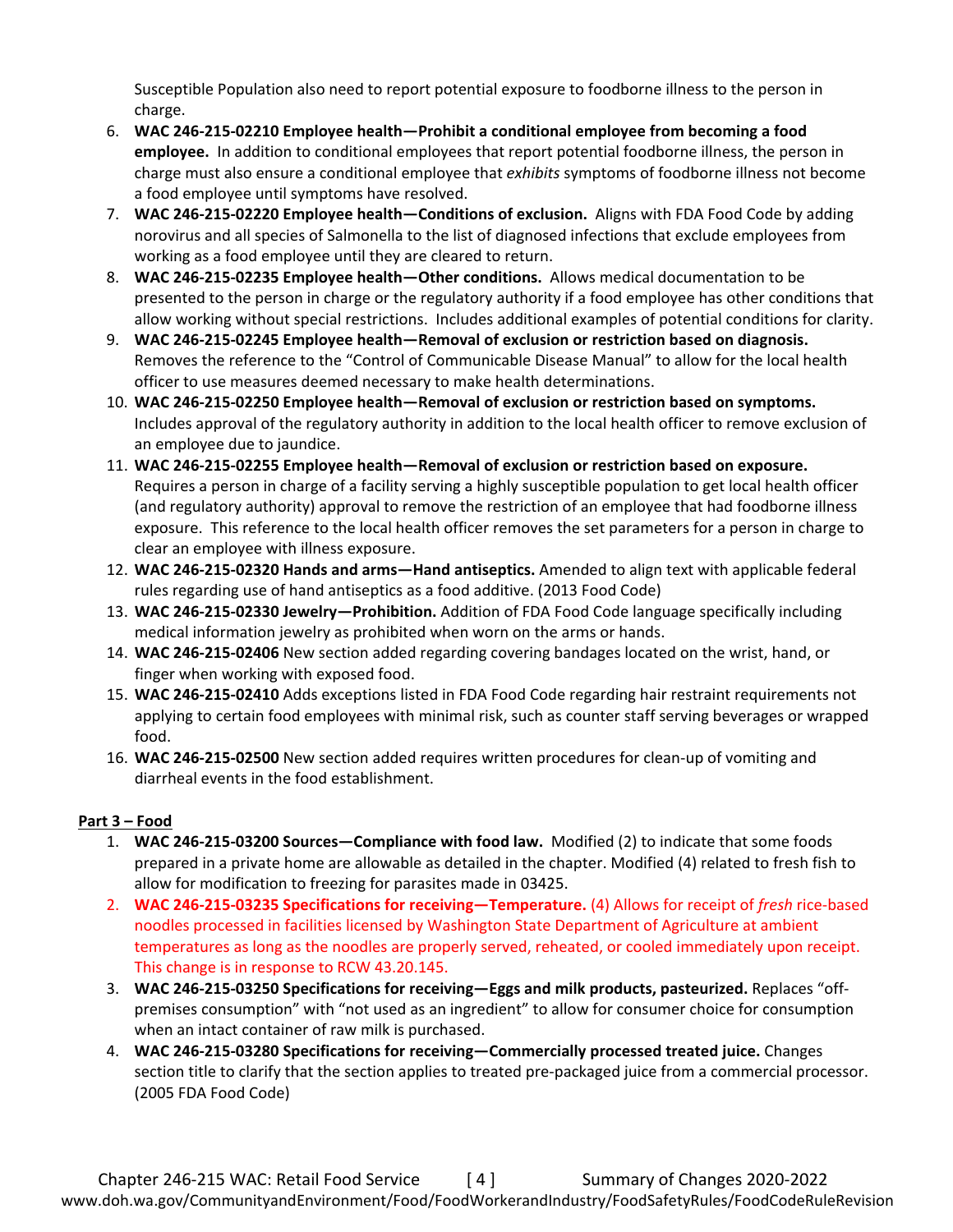- 5. **WAC 246-215-03285 Original containers and records—Molluscan shellfish, original container.** Editorial correction to add the missing (5) subsection allowable for removing shellfish from the original container. Subsection (5) is unique to Washington and was added to WAC 246-215 during a previous rule revision.
- 6. **WAC 246-215-03290 Original containers and records—Shellstock, maintaining identification.** Adds requirement to include the first date shellstock are served from a container on the shellstock tag; recording last date of service on the tag is already required. Also clarifies that shellstock with different certification numbers may not be commingled/mixed together.
- 7. **WAC 246-215-03300 Preventing contamination by employees—Preventing contamination from hands.** 
	- (4) incorporates a modified clarification from the 2017 Food Code that allows for bare hand contact for ready-to-eat food that will be cooked to at least 145°F before service. Washington modification allows advance prep as long as the food will be cooked in the facility prior to service, rather than only allowing handling during the cooking process.
	- (5)(b)(i) strikes requirement to list all specific ready-to-eat food within an application for bare hand contact.
	- (5)(c)(i) includes clarification, including reporting potential foodborne illness to regulatory authority, from Food Code regarding the requirements for the written employee health plan for establishments that have approved bare hand contact with ready-to-eat food.
		- Note: Requirement to maintain a log of employee reports of diarrhea, vomiting, jaundice, or diagnosed foodborne illness for ninety days allowable according to AAG office guidance and L&I staff input.
		- Note: allowance of nail polish or artificial nails will be addressed through guidance and operator application/additional protection measures (such as nail brush requirements)
	- (5)(d) requires annual training for bare hand contact safety protocols
	- $\bullet$  (5)(f)(iv) strikes the option of paid sick leave as an incentive program to align with Washington state laws requiring paid sick leave for non-salaried workers
	- (5)(h) adds the caveat that if a bare hand contact with ready-to-eat food allowance is revoked or discontinued it may not be reinstated without written approval.
- 8. **WAC 246-215-03306 Preventing food and ingredient contamination—Packaged and unpackaged food— Separation, packaging, and segregation.** (1)(iii) added to clarify that raw animal products may not be stored near fruits and vegetables that haven't been washed.
- 9. **WAC 246-215-03315 Preventing food and ingredient contamination—Protection from unapproved additives.** Includes allowance for grapes to have sulfiting agents before receipt by the food establishment. (2005 Food Code)
- 10. **WAC 246-215-03318 Preventing food and ingredient contamination—Washing fruits and vegetables.** (1) Clarifies that fruits and vegetables that are ready-to-eat do not need to be rinsed again. (2) Removes reference to raw when discussing fruits and vegetables (2005 Food Code) and (3) includes new language regarding on-site generation of produce washing chemicals (2011 Supplement).
- 11. **WAC 246-215-03321 Preventing food and ingredient contamination—Advanced mixing of raw eggs prohibited.** Section clarified to incorporate definition of pooled eggs. No changes to the intent.
- 12. **WAC 246-215-03330 Preventing contamination from equipment, utensils, and linens—Food contact with equipment and utensils.** Specifies that linens may be used to contact food (2013 Food Code)
- 13. **WAC 246-215-03336 Preventing contamination from equipment, utensils, and linens—Linens and napkins, use limitation.** Clarifies that napkins used in this section refers to cloth napkins, not paper. (2013 Food Code)
- 14. **WAC 246-215-03339 Preventing contamination from equipment, utensils, and linens—Wiping cloths, use limitation.** Moves (c) regarding dry disposable towels out of section regarding wiping cloths and into a separate (7).
- 15. **WAC 246-215-03348 Refilling Returnables (Note: This section also incorporated WAC 246-215-04650)**
	- (4) modified to allow consumer-owned beverage containers to be refilled both nonTCS and TCS beverages if the process is contamination-free.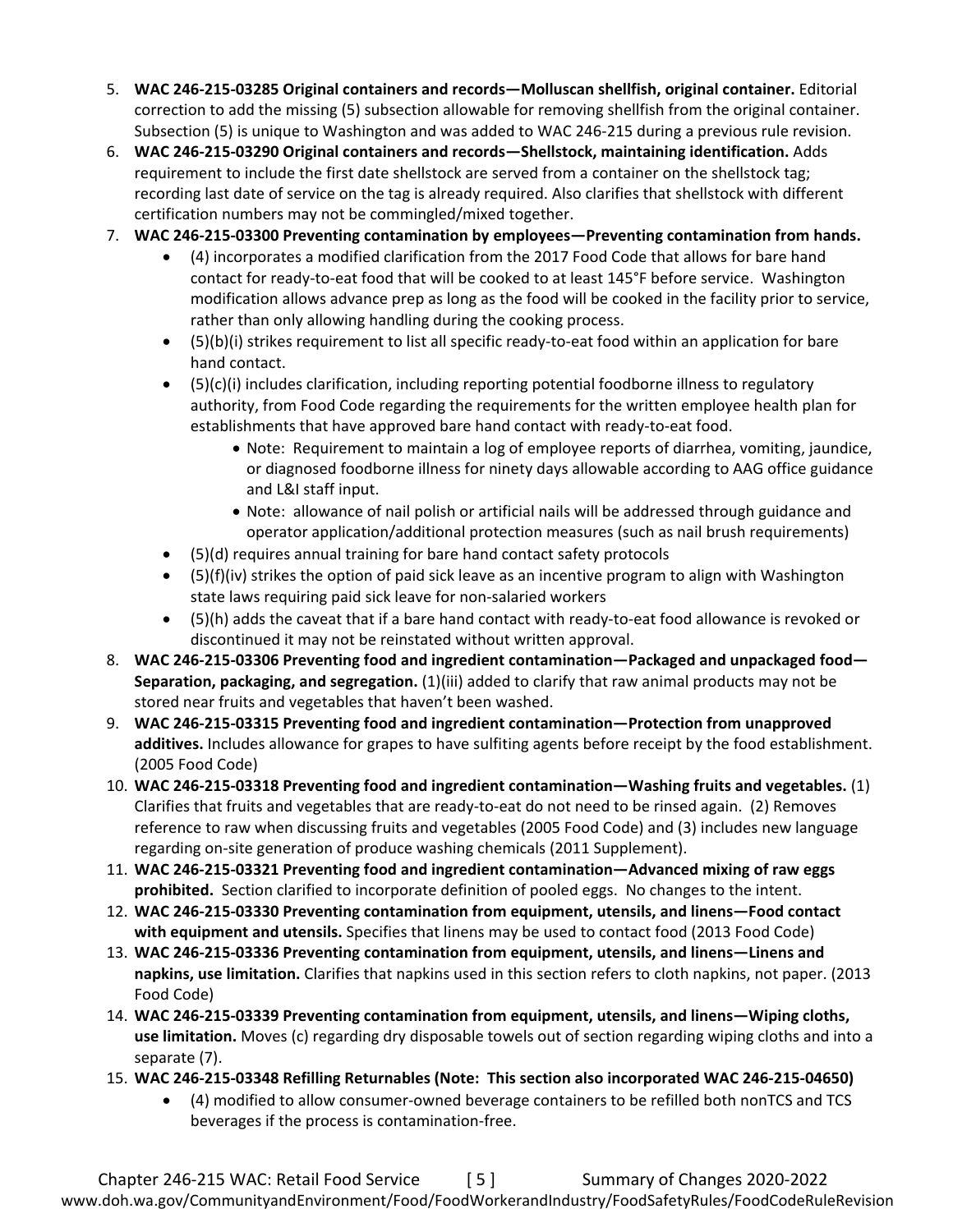- (6) provides allowance for establishments to further expand refilling reusables in visibly clean, consumer-provided containers under an APPROVED plan. Added allowance for consumers to fill bulk foods, in addition to nonReady-to-Eat, and packaged foods.
- 16. **WAC 246-215-03369 Preventing contamination by consumers—Consumer self-service operations.** Corrects missing POULTRY and replaces "no less than" with "at least" for clarity.
- 17. **WAC 246-215-03372 Preventing contamination by consumers—Returned food and re-service of food.**  Adds subsection (3) unique to Washington to allow the re-service of certain foods under an approved plan.
- 18. **WAC 246-215-03400 Cooking—Raw animal foods.**
	- (1)(b) Alters cooking temperature for comminuted meat to 158°F instantaneous (instead of 155°F for 15 seconds). Includes new FDA Food Code cooking dwell time for comminuted meat of 17 seconds (instead of 15 seconds) to chart allowable under an approved plan.
	- $\bullet$  (1)(c) Updates dwell time for poultry and other products cooked to 165°F to instantaneous (instead of 15 seconds) to align with FDA and USDA standards; included 'stuffed POULTRY' as in FDA Food Code
	- Table 3-2 and Table 3-3 were switched in order (and then re-titled) to match FDA Food Code order. No changes were made to times or temperatures in the tables.
- 19. **WAC 246-215-03410 Cooking—Plant food cooking for hot holding.** Replaces 'fruits and vegetables' with 'plant foods' to indicate section applies to roots, grains, and other edible plant matter. **(**2017 Food Code)
- 20. **WAC 246-215-03415 Cooking—Noncontinuous cooking of raw animal foods.** Noncontinuous cooking section modified to align with current Food Code final cooking temperatures and removal of Washingtonspecific section on grill marking. (2013 Food Code). Maintains monitoring and document requirement, but removes mention of Permit Holder in (6)(c) to complete the task.
- 21. **WAC 246-215-03425 Cooking—Noncontinuous cooking of raw animal foods.** Noncontinuous cooking section **WAC 246-215-03425 Freezing—Parasite destruction.**
	- (1) Corrects language regarding holding products for a minimum time (2009 Food Code)
	- (2)(b) Adds scallop products with only adductor muscle exempt from parasite destruction (2013 Food Code)
	- (2)(e) Corrects bulleting issue to include aquacultured fish and skein-free fish eggs as exempt from parasite destruction requirements (2009 Food Code).
	- (2)(f) Adds fresh finfish that are served partially cooked only for an individual consumer's request with a modified consumer advisory as exempt from parasite destruction.
- 22. **WAC 246-215-03440 Reheating—Reheating for hot holding.** Clarifies that reheating provision applies to all commercially processed TCS foods—not just those immediately removed from intact package. (2013 Food Code)
- 23. **WAC 246-215-03510 Temperature and time control—Thawing.** (5) Adds requirement that vacuumpackaged fish labeled to be kept frozen until use must be removed from the reduced oxygen environment before thawing in refrigeration or immediately after thawing under running water. (2013 Food Code)
- 24. **WAC 246-215-03515 Temperature and time control—Cooling.** Clarifies alternative cooling procedures allowed in Washington, particularly regarding intact pieces of meat. Also reorients section to bring shallow pan/layer cooling to primary cooling method, while maintaining FDA Food Code timetemperature monitored cooling provision.
- 25. **WAC 246-215-03520 Temperature and time control—Cooling methods.** Reorients (2)(b) and (c) to align with changes in section 03515.
- 26. **WAC 246-215-03526 and WAC 246-215-03527 Ready-to-eat, Time/temperature control for safety food, Date Marking and Disposition.** Adds date marking and storage time requirement for refrigerated TCS foods held more than 24 hours, with exceptions as listed in FDA Food Code. (1999 Food Code) Potential remediation of reheating or date verification allowed rather than automatic discard for TCS products are not properly date marked. Reheating specifically excluded in (3) as an option for facilities serving highly susceptible populations.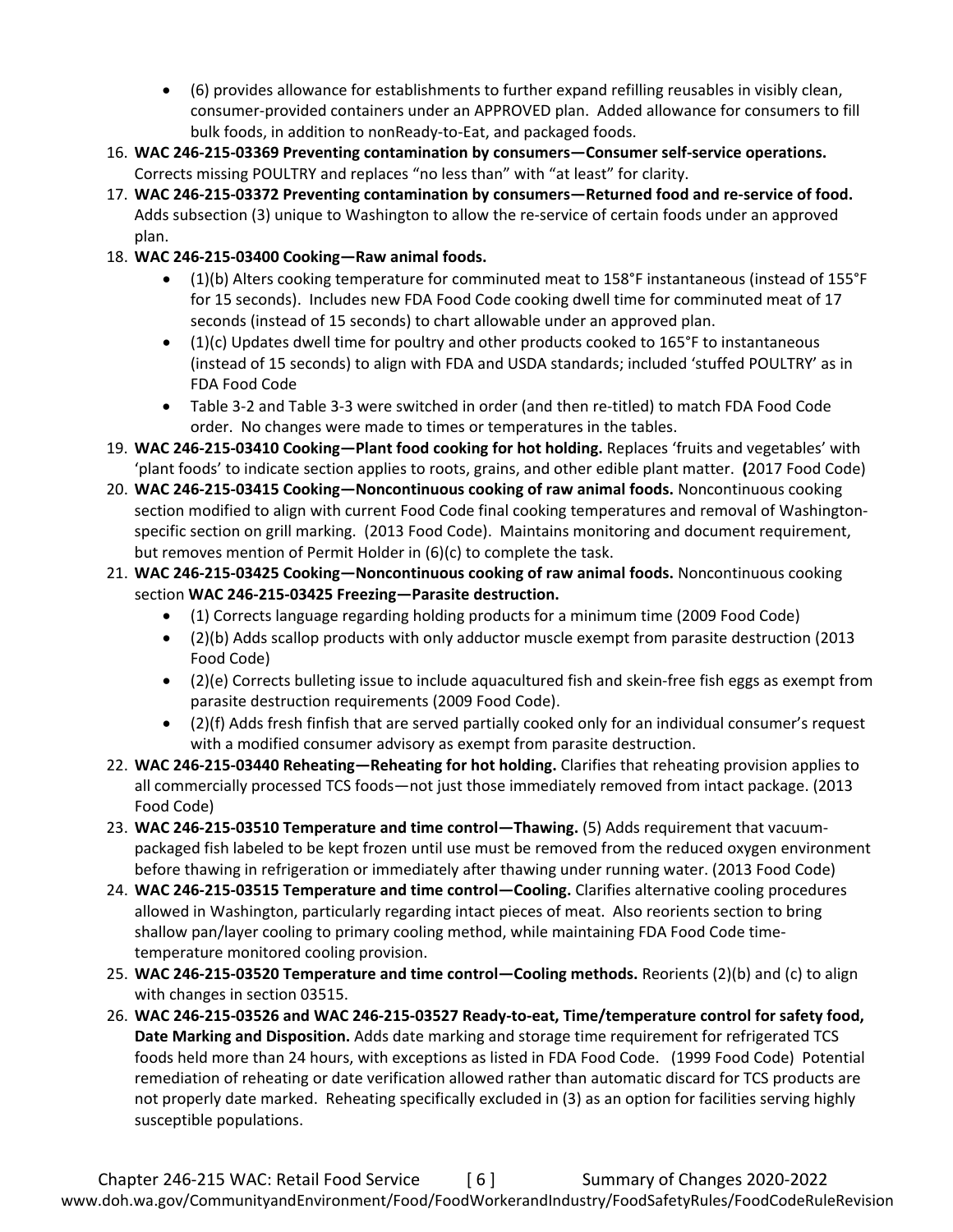- *Note: Guidance material will be developed within FSAC and DOH will include a list of moisture content of cheeses.*
- 27. **WAC 246-215-03530 Temperature and time control—Time as a public health control.** (2) modified to incorporate allowance from 2017 FDA Food Code Supplement regarding beginning time as a public health control for ambient foods (rather than requiring cooling to 41°F prior to beginning time as a control).
- 28. **WAC 246-215-03540 Specialized processing methods—Reduced oxygen packaging without a variance, criteria.** Extends the hold time for raw, vacuum-packaged products from 14 days to 30 days without a variance, clarifies that plans must be submitted to the regulatory authority prior to implementation, and updates the cold holding requirements to allow for storage at 41°F for up to 7 days. Additionally, allows vacuum packaging of raw or ready-to-eat foods that are properly labeled and refrigerated for up to 48 hours without a HACCP plan.(2013 FDA Food Code)
- 29. **WAC 246-215-03610 Labeling—Food labels.** Adds labeling requirements for astaxanthin a color additive potentially present in salmonid fish (2013 Food Code). Also incorporates applicable labeling requirements in RCW 15.130 and editorial correction in (3)(b) to reference proper subsection.
- 30. **WAC 246-215-03620 Consumer advisory—Consumption of animal foods that are raw, undercooked, or not otherwise processed to eliminate pathogens.** Adds modification for consumer advisory to allow operators serve partially-cooked fresh fish without parasite destruction upon consumer request. The practice is currently not allowed.
	- Revised (2)(a) within the disclosure to add "fresh finfish (cooked to order)" to ensure fresh finfish that is served partially cooked is highlighted in the disclosure
	- Revised (3)(d) within the reminder to include the following (d) "Regarding the safety of consuming fresh partially-cooked fish, information is available upon request."
- 31. **WAC 246-215-03800 Additional safeguards—Pasteurized foods, prohibited re-service, and prohibited food.** (9) specifically excludes foods that are improperly date marked from being reheated.

## **Part 4 – Equipment, Utensils, and Linens**

- 1. **WAC 246-215-04110 Multiuse— Lead in ceramic, china, and crystal utensils, use limitation.** Removed "Hot" from chart regarding beverage containers to align with FDA Food Code (2005).
- 2. **WAC 246-215-04130 Multiuse—Wood, use limitation.** Clarifies that hard, close-grained woods may be used for other food contact surfaces.
- 3. **WAC 246-215-04272 Acceptability—Food equipment, certification and classification.** Clarifies that equipment certified for conformance to American National Standard is deemed to comply with the provisions contained in Part 4 Subparts A-B based on change in FDA Food Code Supplement (released December 2019).
- 4. **WAC 246-215-04335 Utensils, temperature measuring devices, and testing devices—Food temperature measuring devices.** Aligns language regarding small-diameter probe with Food Code. (2001 Food Code)
- 5. **WAC 246-215-04340 Utensils, temperature measuring devices, and testing devices—Temperature measuring devices, manual warewashing.** Adds (2) to require irreversible temperature indicator to be provided and accessible for measuring utensil surface temperature in mechanical warewashing operations.(2013 FDA Food Code)
- 6. **WAC 246-215-04350 Cleaning Agents and Sanitizers Availability.** Adds new section to require that cleaning and sanitizing solutions to be available for use during all hours of food preparation.(2017 FDA Food Code)
- 7. **WAC 246-215-04565 Equipment—Manual and mechanical warewashing equipment, chemical sanitization—Temperature, pH, concentration, and hardness.** Adds language regarding on-site generation of chemical sanitizers. (2017 FDA Food Code)
- 8. **WAC 246-215-04605 Objective—Equipment food-contact surfaces and utensils.** Requires cleaning of food equipment after use with raw fish, a major food allergen. (2013 Food Code)
- 9. **WAC 246-215-04650 Methods—Returnables, cleaning for refilling.** Section deleted and requirements relocated to WAC 246-215-03348. (2013 FDA Food Code)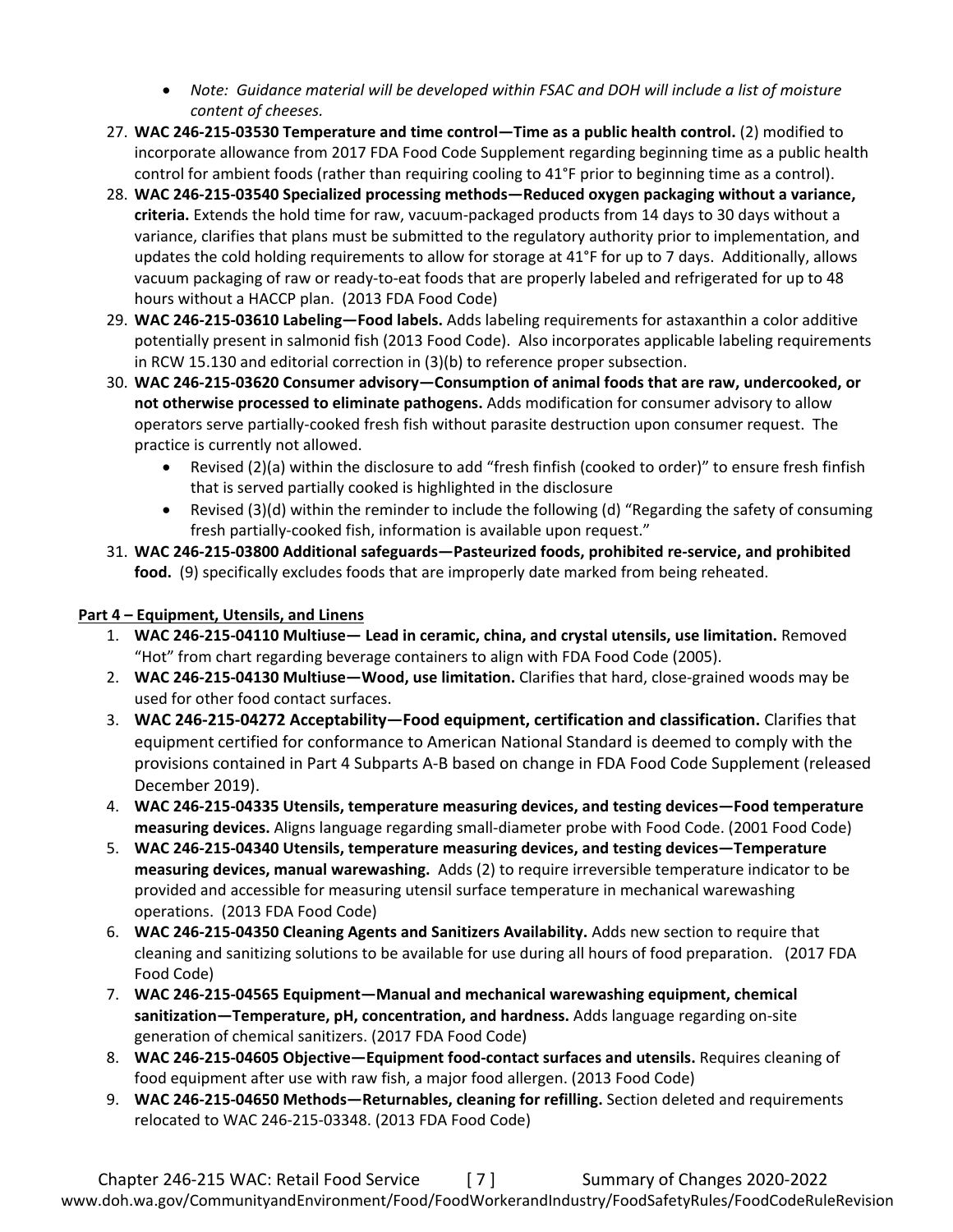#### **Part 5 – Water, Plumbing, and Waste**

- 1. **WAC 246-215-05215 Design, construction and installation—Backflow prevention, air gap.** Adds reference to WAC 246-290-010 regarding approved air gaps.
- 2. **WAC 246-215-05220 Design, construction and installation—Backflow prevention device, design standard.** Removes ASSE reference and adds WAC 246-290-490 and WAC 51-56-0600.
- 3. **WAC 246-215-05255 Design, construction and installation—Conditioning device, design.** Allows regulatory authority to approve handwashing sink locations greater than 25 feet of food preparation, food dispensing, and warewashing areas.
- 4. **WAC 246-215-05280 Operation and maintenance—System maintained in good repair.** Aligns water system inspection and service schedule with state rule in WAC 51-56-0600 rather than manufacturer's instructions.

## **Part 6 – Physical Facilities**

- 1. **Subpart C and D** Aligns section titles with Food Code (replaces Handwashing 'facilities' with Handwashing 'sinks')
- 2. **WAC 246-215-06100 Indoor areas—Surface characteristics.** (2)(a) allows approved methods to control dust and mud.
- 3. **WAC 246-215-06350 Dressing areas and lockers—Designation.** Corrects spelling of 'designated' instead of 'designed'.
- 4. **WAC 246-215-06570 Methods—Prohibiting animals**
	- a) Reconfigures (2)(c) to clarify that working service animals, and not other controlled animals, that may be in dining and sales areas (no change to intent).
	- b) *Effective March 1, 2022:* Also adds a new section (4) allowing dogs in outdoor areas within prescribed parameters. Allows reusable dog bowls as long as not washed in the food establishment and requires signage for operators that participate to alert potential customers with allergens. Note: clarification added to indicate that bowls used for dogs could not be washed in food establishment (not that food establishments were restricted from using reusable servingware for customers if they also allowed dogs in outdoor areas).
	- c) (5) Added to allow dogs inside food establishments having very limited food service as long as the establishments provides other controls to align with [HB2412.](https://app.leg.wa.gov/billsummary?BillNumber=2412&Year=2019&Initiative=false)

## **Part 7 – Poisonous or Toxic Materials**

- 1. **WAC 246-215-07220 Chemicals—Sanitizers, criteria.** Aligns language regarding sanitizing solutions generated on-site with Food Code (2011 Food Code Supplement)
- 2. **WAC 246-215-07225 Chemicals—Chemicals for washing, treatment, storage, and processing fruits and vegetables, criteria.** Aligns language regarding chemicals used to wash or peel raw fruits or vegetables with Food Code (2011 Food Code Supplement)
- 3. **WAC 246-215-07235 Chemicals—Drying agents, criteria.** Aligns language regarding chemicals used as drying agents with Food Code (2011 Food Code Supplement)

## **Part 8 – Compliance and Enforcement**

- 1. **WAC 246-215-08210 Facility and operating plans—Variances—Conformance with approved procedures.**  Adds requirement to maintain a copy of the approved variance at the food establishment.
- 2. **WAC 246-215-08215 Facility and operating plans—Contents of a HACCP plan.** Adds new specification to include general information with the HACCP plan, clarifies requirement to include any information required, clarifies what a flow diagram should include, clarifies either food employees or the person in charge may monitor critical control points and take corrective actions, and clarifies training and supervisory plans required (2017 Food Code and Supplement)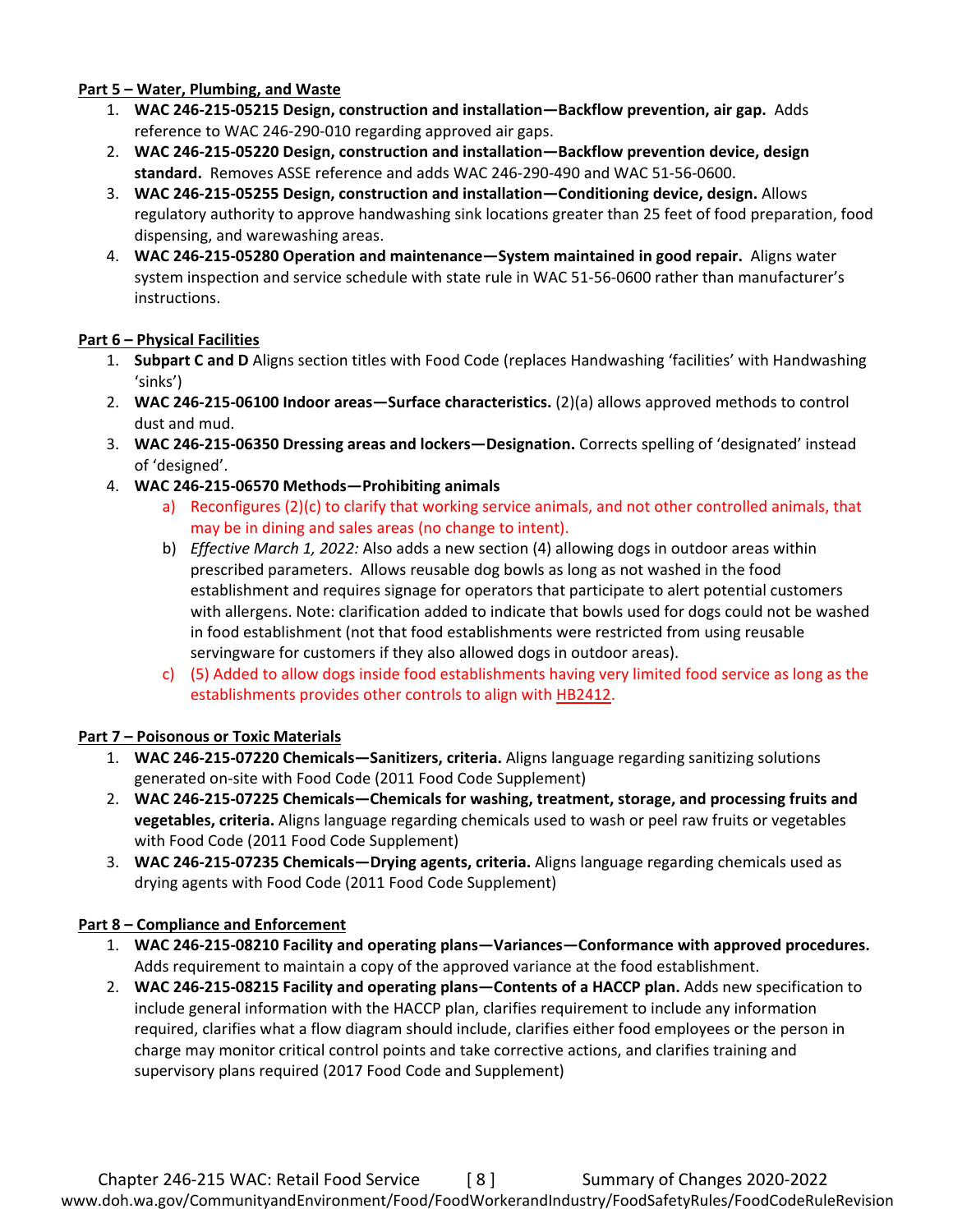- 3. **WAC 246-215-08305 Exempt from permit with approval.** Adjusts the section title to clarify the section is not exempt from food safety but may be exempt from permit with approval. Also reorders list of foods and removes restriction on 'immediate service' of cooked whole peppers and corn.
- 4. **WAC 246-215-08325 Application procedure—Contents of the application.** Allows for a Unified Business Identifier number to replace an applicant birthdate.
- 5. **WAC 246-215-08350 Conditions of retention—Responsibilities of the permit holder.** Adds requirement for permit holder to notify customers that a copy of the most recent inspection report provided by the regulatory authority is available for review. (2013 Food Code) Washington modification of allowing a 'summary' of the inspection report and allowing the regulatory authority to provide the notification on the operating permit fulfills the intent of transparency to the public with the available options provided by the regulatory authority to the food establishment.
- 6. **WAC 246-215-08410 Frequency—Competency of inspectors.** Adds new paragraph to address access to training and continuing education of inspectors. (2017 Food Code)
- 7. **WAC 246-215-08455 Imminent health hazard—Ceasing operations and reporting.** Adds new language allowing continued operation during times of electrical or water interruptions with an approved written emergency operation plan. (2017 FDA Food Code)

## **Part 9 - Alternative Food Facilities (sections in Part 9 are not in FDA Model Food Code)**

- 1. **WAC 246-215-09100 Mobile Food Requirements and restrictions—Requirements.** Adds a requirement for permit holders with secondary permits to notify regulatory authorities regarding permit suspensions.
- 2. **WAC 246-215-09110 Mobile Food Plan approval—Plan review.** Reconfigures section for readability.
- 3. **WAC 246-215-09115 Mobile Food Plan approval—Plan contents.** Removes requirement for mobile food unit itinerary to be provided at the time of plan review (adjusted to providing itinerary when operational) and provides plan contents for mobile food unit secondary permits using plan review reciprocity. Plan review reciprocity is a legislative change to chapter [RCW 43.20.149.](https://app.leg.wa.gov/RCW/default.aspx?cite=43.20.149)
- 4. **WAC 246-215-09125 Mobile Food Time/Temperature Control for Safety Food—Temperature control.**  Allows for a regulatory authority to approve cooling on a mobile food unit without a variance and aligns reheating requirements in mobile food units with other food establishments.
- 5. **WAC 246-215-09126 Mobile Food Commissary Usage.** Adds a new section regarding commissaries and usage based on stakeholder input.
- 6. **WAC 246-215-09127 Mobile Food Commissary Exemption.** Adds a new section regarding commissary exemptions as described in chapter [43.20.148 RCW.](https://app.leg.wa.gov/RCW/default.aspx?cite=43.20.148)
- 7. **WAC 246-215-09130 Mobile Food Cooking thickness—Cooking raw meats.** Removes section restricting cooking thickness of meat to one inch on mobile food units. Meat thickness and other menu approvals are considered during plan review.
- 8. **WAC 246-215-09150 Mobile Food Employee restrooms—Toilet facilities.** Note: This section change increasing approvable distance (from 200 to 500 feet) for mobile food unit employee restroom access without a variance was effective 1/1/2019; included in this summary for clarification.
- 9. **WAC 246-215-09155 Mobile Food Sink compartment requirements—Warewashing facilities.**  Reconfigures section to clarify that regulatory authority may approve a mobile food unit without a threecompartment sink if the menu, processes, equipment, and commissary availability provide safe operation.
- 10. **WAC 246-215-09160 Mobile Food Required postings—Business name.** Requires mobile food units to permanently display the business name on the exterior of the mobile food unit and requires vending itinerary to be submitted through a method acceptable to the regulatory authority.
- 11. **WAC 246-215-09180 Movable buildings—Lack of permanent plumbing.** Removes movable buildings with lack of permanent plumbing from the mobile food subpart.
- 12. **WAC 246-215-09400 DFDO Requirements and exemptions.** Clarifies initial and annual reporting requirements from the donated food distributing organization and requires regulatory authority to provide written approval. Clarified that organization must notify regulatory authority if IRS determination letter is revoked. Section is also modified regarding exceptions for equipment and facilities.